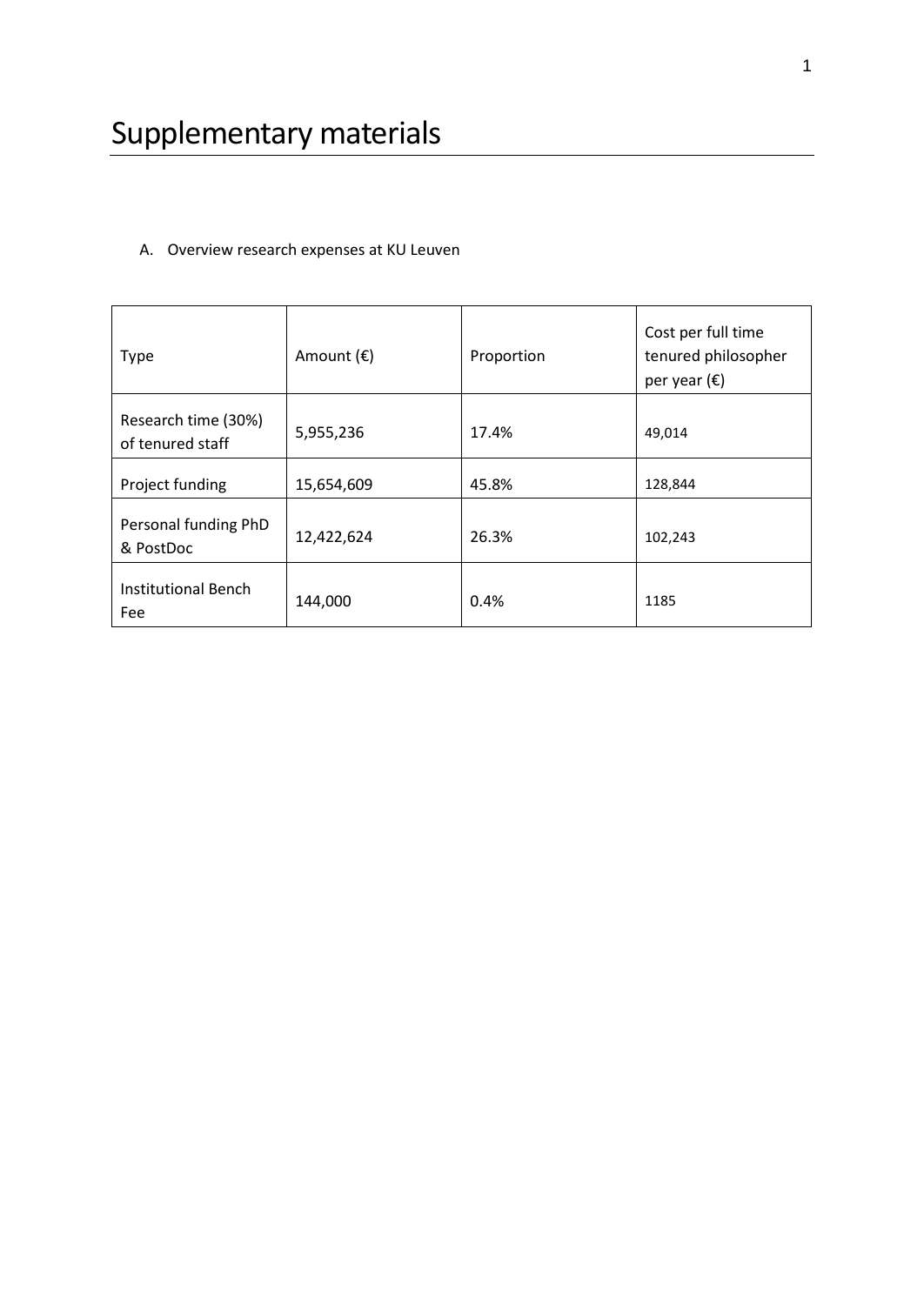### B. Selection of journals and papers for test 1

### *1) Journals*

- For CP, we selected the top 5 generalist journals as identified by Leiter's 2018 poll [\(https://leiterreports.typepad.com/blog/2018/11/best-general-journals-of-philosophy-](https://leiterreports.typepad.com/blog/2018/11/best-general-journals-of-philosophy-2018.html)[2018.html\)](https://leiterreports.typepad.com/blog/2018/11/best-general-journals-of-philosophy-2018.html): Mind, Nous, Philosophical Review, Journal of Philosophy, Philosophy and Phenomenological Research
- For POVI, we selected the top 5 moral and political journals as identified by by Leiter's 2018 poll (https://leiterreports.typepad.com/blog/2018/11/the-best-journals-specializing-inmoral-andor-political-philosophy.html): Ethics, Philosophy and public affairs, The Journal of Political Philosophy, Journal of Moral Philosophy, Utilitas
- For POS, we selected, by impact factor, the best 5 journals that explicitly self-identify as limited to philosophy of science or HPS: BJPS, Philosophy of science, European Journal for Philosophy of Science, Biology & Philosophy, Studies in history and philosophy of science
- Because 'Journal of philosophy', 'Philosophy & Public affairs' and 'Journal of Political Philosophy' do not have abstracts, they were replaced by the next journals in the ranking indexed in WoS ('Australasian Journal of Philosophy', 'Politics, Philosophy and Economy' and 'Ethical Theory and Moral Practice').

### 2) *Papers*

- All data was downloaded from WOS on 19/10/2020.
- We included only thee document type 'articles'.
- We removed all papers without abstracts from the sample.
- For each kind of philosophy we selected the top 5% or 7.5% best cited articles (all databases) for each year between 2009 and 2019 (the percentage changing to ensure that we had a similarly sized sample for each kind of philosophy).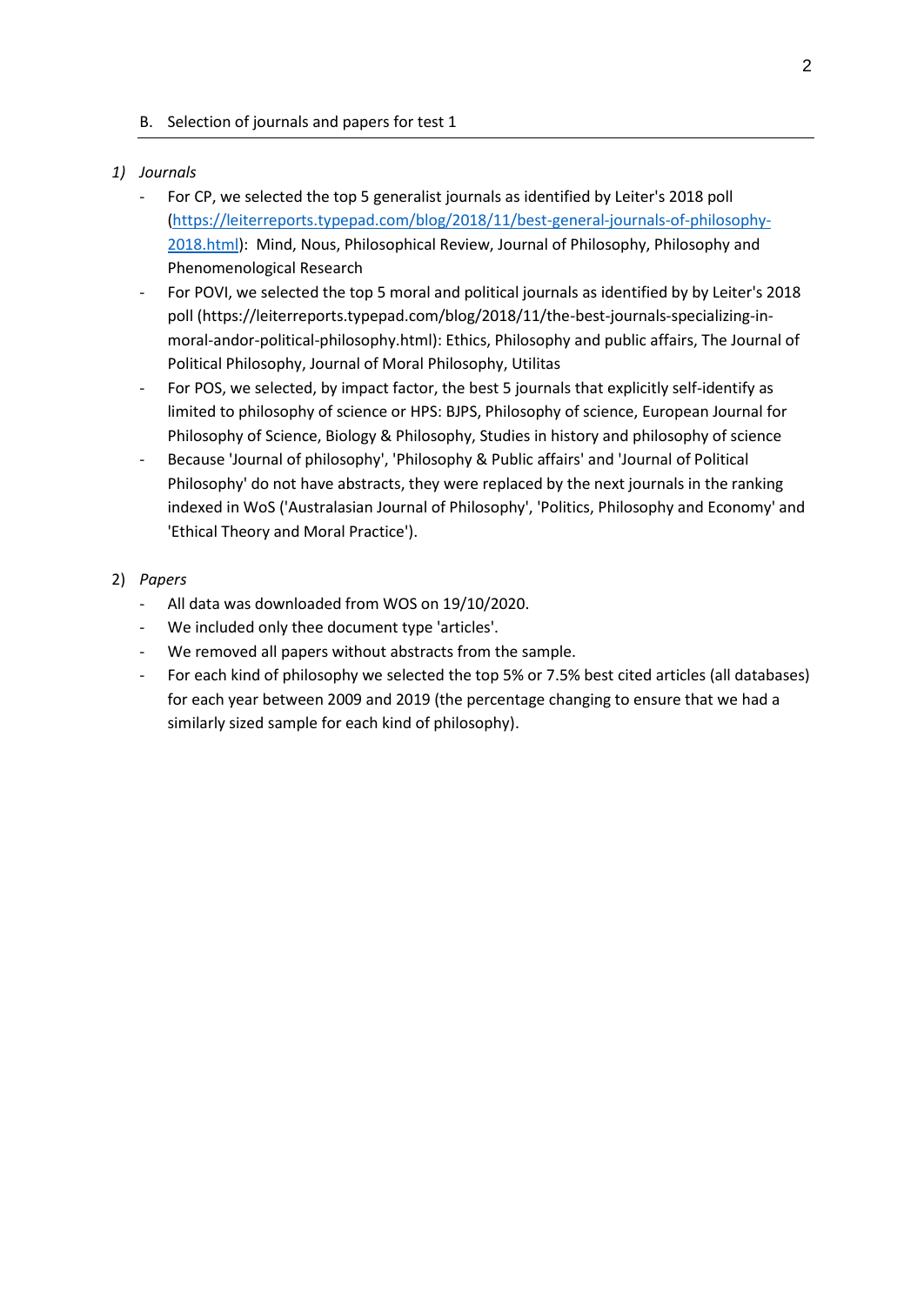#### C. Rating criteria for study 1

*Below are the rating instructions that were given to all raters. The two main conditions discussed in the main paper were further clarified by means of four types of public relevance that are commonly used in the literature on research evaluation, namely, 'environmental relevance', 'socio-political relevance', 'economic relevance' and 'cultural relevance'. We emphasized, however, that papers do not need to fit in any of these categories to be relevant.*

*One might worry that the public relevance of philosophy abstracts doesn't always fit those generally accepted categories, and that because of that the judgement about their relevance is less reliable than when they do fit the categories. To control for this, we asked raters to indicate whether the abstracts that are relevant fit one of these categories. We then checked interrater reliability again omitting the papers that were rated as not fitting the classification. Since this didn't change the interrater reliability (Fleiss' Kappa 0.356), we concluded that the worry described above is not justified.*

#### **Rating Instructions:**

- Read each of the abstracts in the Excel file carefully. After reading an abstract, rate it as **'publicly relevant'** when **at least one** of the following two statements apply:
	- 1) **The authors aim to answer a question, resolve a problem or address an issue that is recognized as such by some people outside of academia**.
	- **2) If the claims of the authors would be accepted as true by people outside of academia, this would most likely have an effect on the behavior of these people.**
- To rate an abstract 'publicly relevant', give it a 1 score. When the abstract is *not* 'publicly relevant' and so satisfies neither of the above two conditions, give it a 0 score.
- Please do not rate abstracts as 'publicly relevant' merely because the claims in the abstract add to the body of philosophical knowledge (i.e. knowledge for the sake of knowledge'). To be 'publicly relevant' the claims in the abstract should deal with an issue, problem or question that is recognized as such by people outside of academia (criterion 1) or possibly affect the behavior of people outside of academia (criterion 2).
- Please only take information provided in the abstract into consideration when rating the abstracts. This means you should not look for the full paper, or, if you happen to know or have read the paper, base your judgement on what you know about the full paper.
- When an abstract has been scored 1 on 'publicly relevant', we ask you to make one further distinction. Below is a list of four recognized types of public relevance**. If the abstract you have rated as publicly relevant falls under one of these four types, give it a 1 score on 'fits classification'**. If the abstract you have rated as publicly relevant does not fall under one of these four types, give it a 0 score on 'fits classification'.
	- A. Issues, problems or questions that have **socio-political relevance**: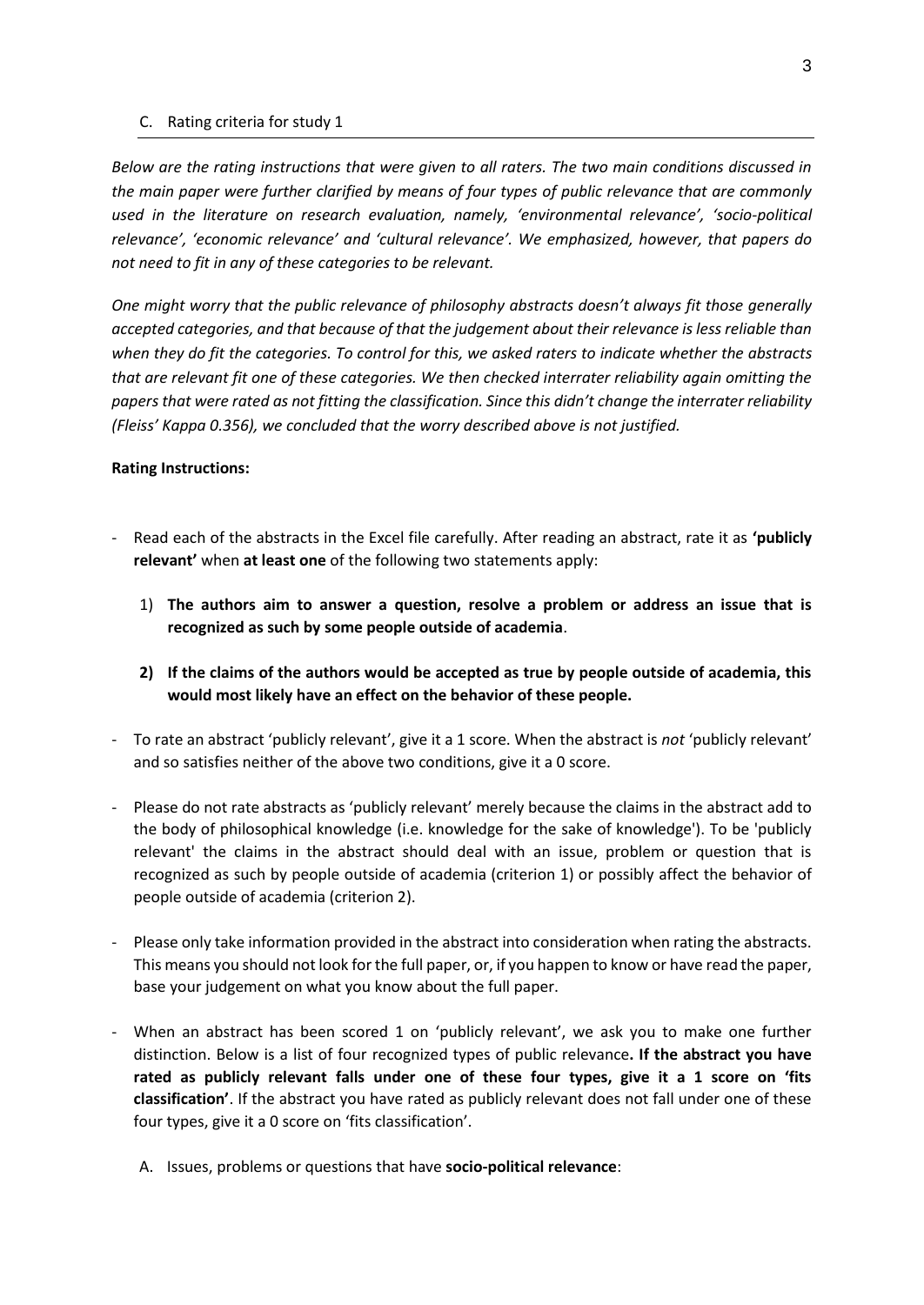4

- o *Might this paper be useful to policy-makers?*
- o *Does this paper provide new approaches to social issues?*
- o *Does this paper inform ongoing public debate about societal issues?*
- o *Might this paper improve the general quality of life of some?*
- o *…..*
- B. Issues, problems or questions that have **environmental relevance:**
	- o *Does this paper add to the natural capital of a nation, for example by reduced waste and pollution, by increased uptake of recycling techniques, or by improved management of natural resources?*
	- o *Might this paper reduce environmental risk, or contribute to the preservation of biodiversity or adaptation to climate change?*
	- o *….*
- C. Issues, problems or questions that have **economical relevance:**
	- o *Does this paper enhance the skill base of a nation?*
	- o *Does this paper improve productivity?*
	- o *Might this paper lead to new products? Economic expansion? Wealth creation? Reduced costs? Increased innovation capability and global competitiveness? Improvements in science delivery?*
	- o *….*
- D. Issues, problems or questions that have **cultural relevance:**
	- o *Might this paper support greater understanding of where we have come from?*
	- o *Might this paper support greater understanding of who and what we are as a nation and society?*
	- o *Does this paper contribute to the preservation of the cultural heritage of a nation?*
	- o *Does this paper contribute to understanding of how we relate to other cultures and societies?*
	- o *…*

## **Examples:**

Below we provide an example of an abstract that *would not* be rated publicly relevant (i.e., 0 on 'public relevance') and some examples of abstracts that *would* be rated publicly relevant (i.e., 1 on 'public relevance').

Of the abstracts that would be rated publicly relevant, some fall within one of the four types described above (i.e., 1 on 'fits classification') and others do not fall within one of the four types (i.e., 0 on 'fits classification').

## **1. Not publicly relevant (0 on 'public relevance')**

*Example:*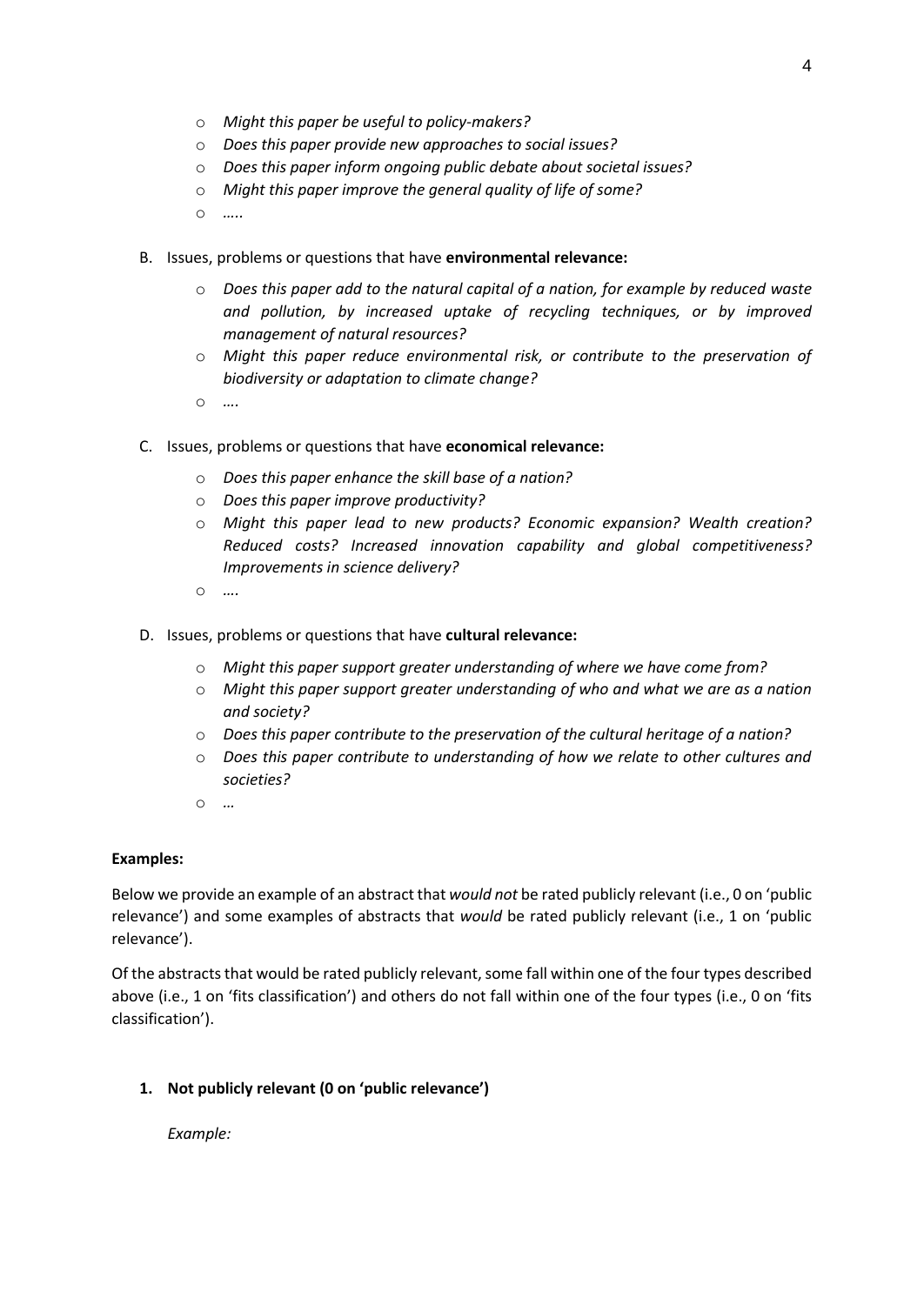In recent years, Graham Priest and JC Beali have both defended two controversial theses: (1) the thesis that dialetheias (true contradictions) exist, and (2) the thesis that numbered among worldly items are negative facts which act as truthmakers for negative truths. In what follows, it is convenient to focus on the very clear defence of (2) offered by Beali [2000]. However, the same objections apply to Priest or anybody else who wishes to combine theses (1) and (2). I aim to show that the theory of negative facts favoured by Priest and Beali is incompatible with their dialetheism (though a replacement is urgently required by anyone who wants to maintain the sort of dialetheism defended by Priest and Beali alongside even a fairly weak truthmaker principle). (Stevens 2008, Logique et Analyse)

## **2. Publicly relevant (1 on 'public relevance') and falls within one of four types (1 on 'fits classification').**

#### *Example of socio-political relevance:*

The problem raised when democratic majorities take decisions that impose restrictions on religious minorities may be avoided through 'the strategy of privatization', but not when the issue is the character of public space. This article considers a challenging case: the Swiss referendum decision to ban any future construction of Islamic minarets. It examines two grounds for opposition: the human right to freedom of religion, and the liberal principle of equal treatment of cultures. It argues that the human right is too limited, and that the equal treatment principle can be trumped by considerations of national identity when public space is involved. Nevertheless, the content of that identity and its public expression must remain open to democratic deliberation, and the Swiss decision can be faulted on those grounds. (Miller 2014 in BJPolS).

#### *Example of environmental relevance:*

Climate change represents an unprecedented threat to animal life on Earth, brought about by a single species: humanity. It is well-known that humans will suffer greatly as a result of continued climate change over the coming decades and centuries, but the calamitous effects on other animals are often downplayed. Here, the origins and potential scope of climate change are explored and the implications for the whole animal kingdom are summarized. It is argued that humans, as part of this kingdom, have both a responsibility and an imperative to take immediate steps to avert climate change for the sake of all animal life. (Thornes 2018 J of Animal Ethics)

#### *Example of economic relevance:*

Globalization is multifaceted and involves the interaction among businesses, services, governments, and societies beyond national borders. As a result, the flow of foreign direct investment (FDI), international trade in goods and services, and the economic interdependence of the nations of the world have been increasing. At the same time, much attention has been paid to the effect of corruption prevalent within many cultures and societies, and its impact on the economies, especially developing economies. This paper examines the relationship between human capital investment, the level of national corruption, and the global economic integration (GEI) of a nation in developing countries.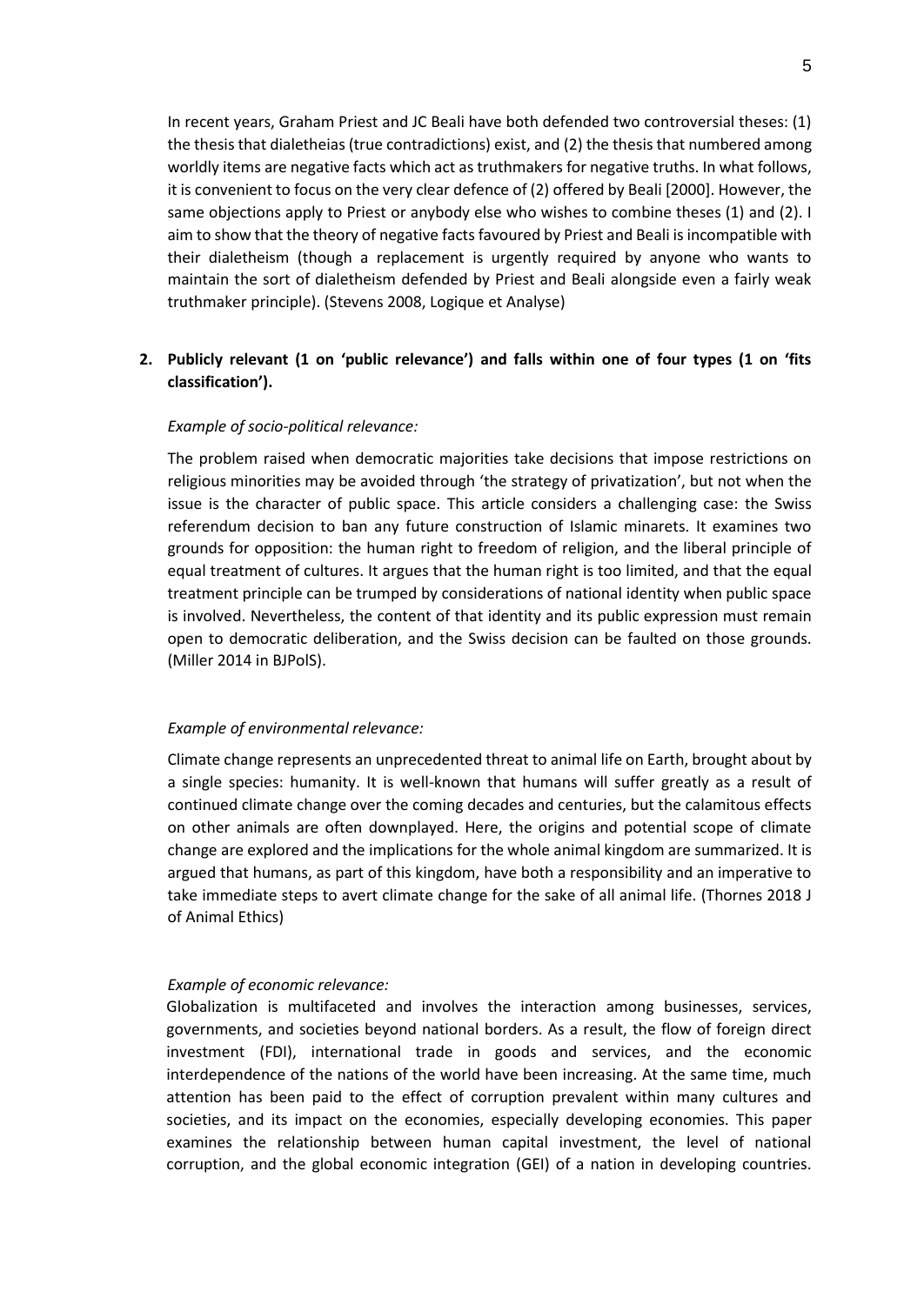Based on the data collected from over 60 countries, and building on the FDI and human capital theories, it was found that human capital investment and corruption are related to GEI. It was also found that the level of corruption moderates the relationship between human capital investment and GEI of developing economies. The findings of the study can help to deepen our understanding of GEI and have practical implications for developing countries in terms developing human capital, which plays a critical role in today's knowledge-based economy. (Bryant & Javalgi 2016 J Bus Ethics)

#### *Example of cultural relevance:*

In the aftermath of the 'Brexit' referendum in the United Kingdom and the election of Donald J. Trump as president of the United States, *Oxford Dictionaries* chose the term 'post-truth' as Word of the Year 2016. 'Post-truth' was thereby defined as 'relating to or denoting circumstances in which objective facts are less influential in shaping public opinion than appeals to emotion and personal belief'. Ever since, the idea that the Western world has entered a 'post-truth era' has become widespread among journalists, political commentators, sociologists, and psychologists. It should not be surprising that philosophers have also weighed in on this topic. Truth is, after all, a philosophical theme *par excellence*, so the popular view that we nowadays live in a 'post-truth era' cannot but concern them. Furthermore, even many non-philosophers refer to a philosophical concept in order to interpret the 'post-truth phenomenon', namely the concept of 'bullshit' as Harry Frankfurt defined it in *On Bullshit*. None of these analyses, however, truly demonstrate why Frankfurt's notion of 'bullshit' can be considered a precursor of the term 'post-truth'. This essay tries to substantiate why Frankfurt indeed offers a most useful analysis of a 'post-truth attitude'. I will discuss four ways in which he distinguishes bullshit from lies — namely based on its intention, its scope, its method, and its harmfulness — and explain how each of these aspects of bullshit also characterize our 'post-truth era'. Each time, I will consider both those who spread bullshit and those who are exposed to it. In this way, I attempt to provide a conceptual framework for contemporary phenomena such as 'alternative facts,' internet trolls, fatigue of expertise, identity politics, the cult of authenticity, and disinformation. (Truwant 2020 in TvF)

## **3. Publicly relevant (1 on 'public relevance') but does not fall within one of four types (0 on 'fits classification').**

#### *Example:*

Recent philosophical discussion concerning robots has been largely preoccupied with questions such as "can robots think, know, feel, or learn?" "can they be conscious, teleological, and self-adaptive?"; "can robots be in principle psychologically and intellectually isomorphic to men?"' Considerably less attention has been paid meanwhile to the question whether robots can be moral. Since the latter problem seems to me rather intimately connected with the ones extensively discussed, I would like to raise it here in an attempt to carry the discussion to its logical conclusion. The thesis of this paper is that if there are no magic descriptive terms-intelligence, consciousness, purposiveness, etc. -predicable exclusively of men but not of robots, then there are no such moral terms either. If men and machines coexist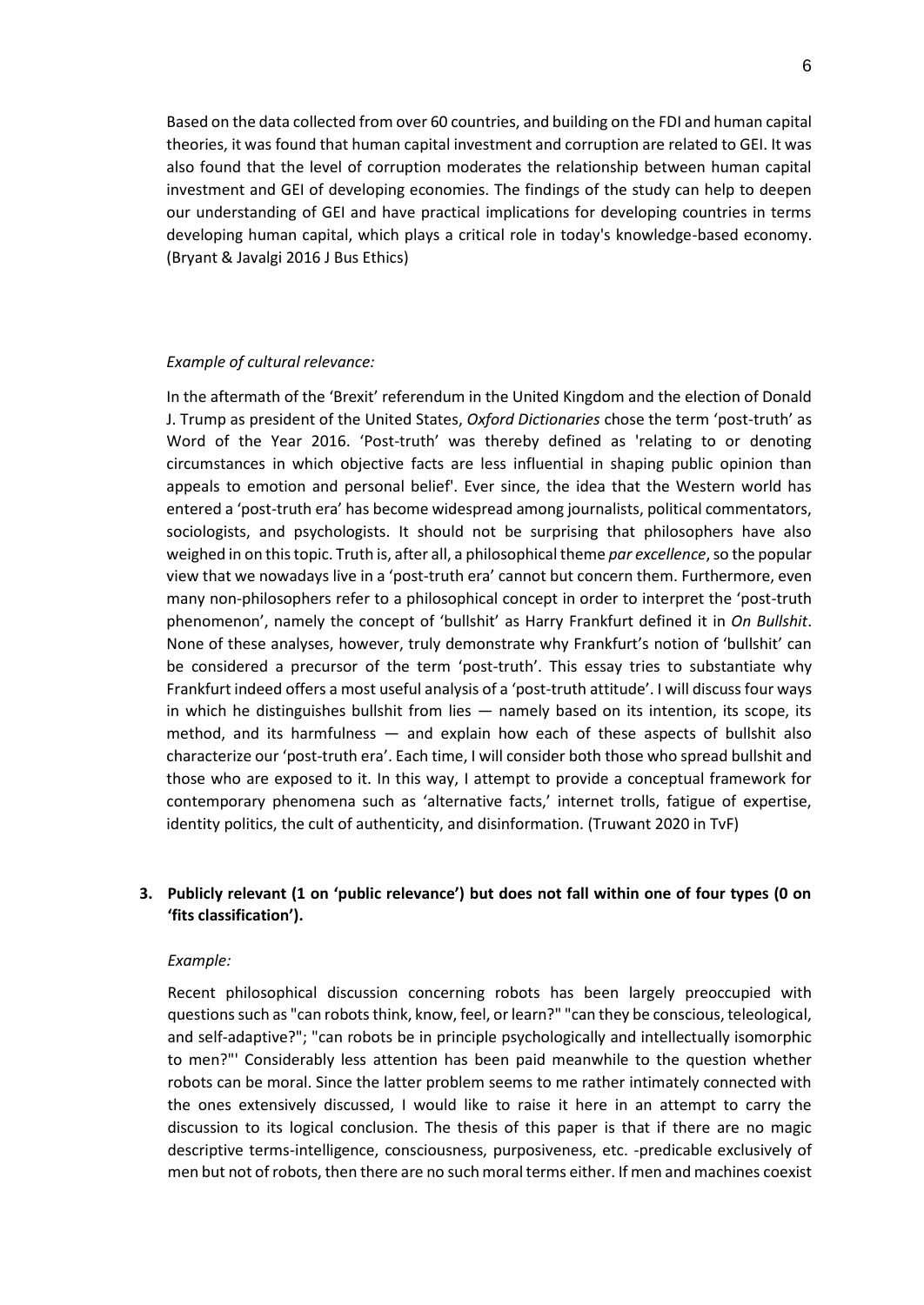in a natural continuum in which there are no gaps, quantum jumps, or insurmountable barriers preventing the assimilation of the one to the other, then they also coexist in a moral continuum in which only relative but never absolute distinctions can be made between human and machine morality. I will argue this thesis by raising the question whether robots can be moral in two stages: (1) Can robots act morally? (2) Can we, without absurdity, treat robots as moral agents? The answer to these questions will be given, not in terms of a new "robot morality," but in terms of a few traditional ethical theories. (Verseny 1974 Ethics)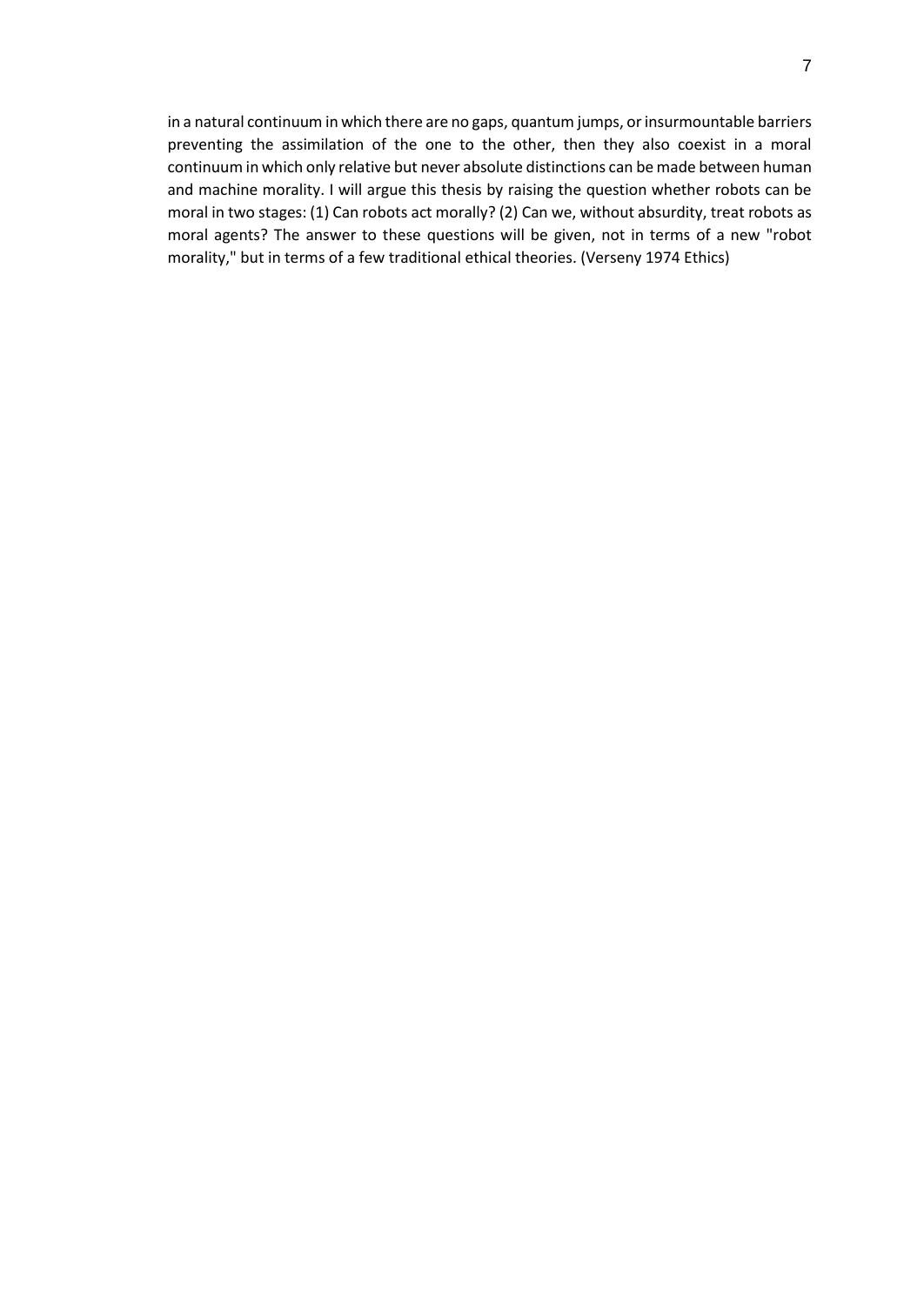D. Overview of research topics used in study 2

| <b>Philosophy of Science</b>                   | <b>Philosophy of Value Issues</b> | <b>Core Philosophy</b>           |
|------------------------------------------------|-----------------------------------|----------------------------------|
| Theory Change                                  | Moral expressivism                | Closure of knowledge             |
| The nature of models                           | The doctrine of dual effect       | Minimalism and deflationism      |
| Species                                        | Abortion                          | The exclusion problem            |
| <b>Functions</b>                               | Animal rights                     | Truthmakers                      |
| Mathematical structure of quantum<br>mechanics | Moral status of animals           | Zombies & conceivability problem |
| Symmetry in physics                            | Rape and sexual violence          |                                  |

For more on the selection and identification of these research topics, see Chi and Conix (2021)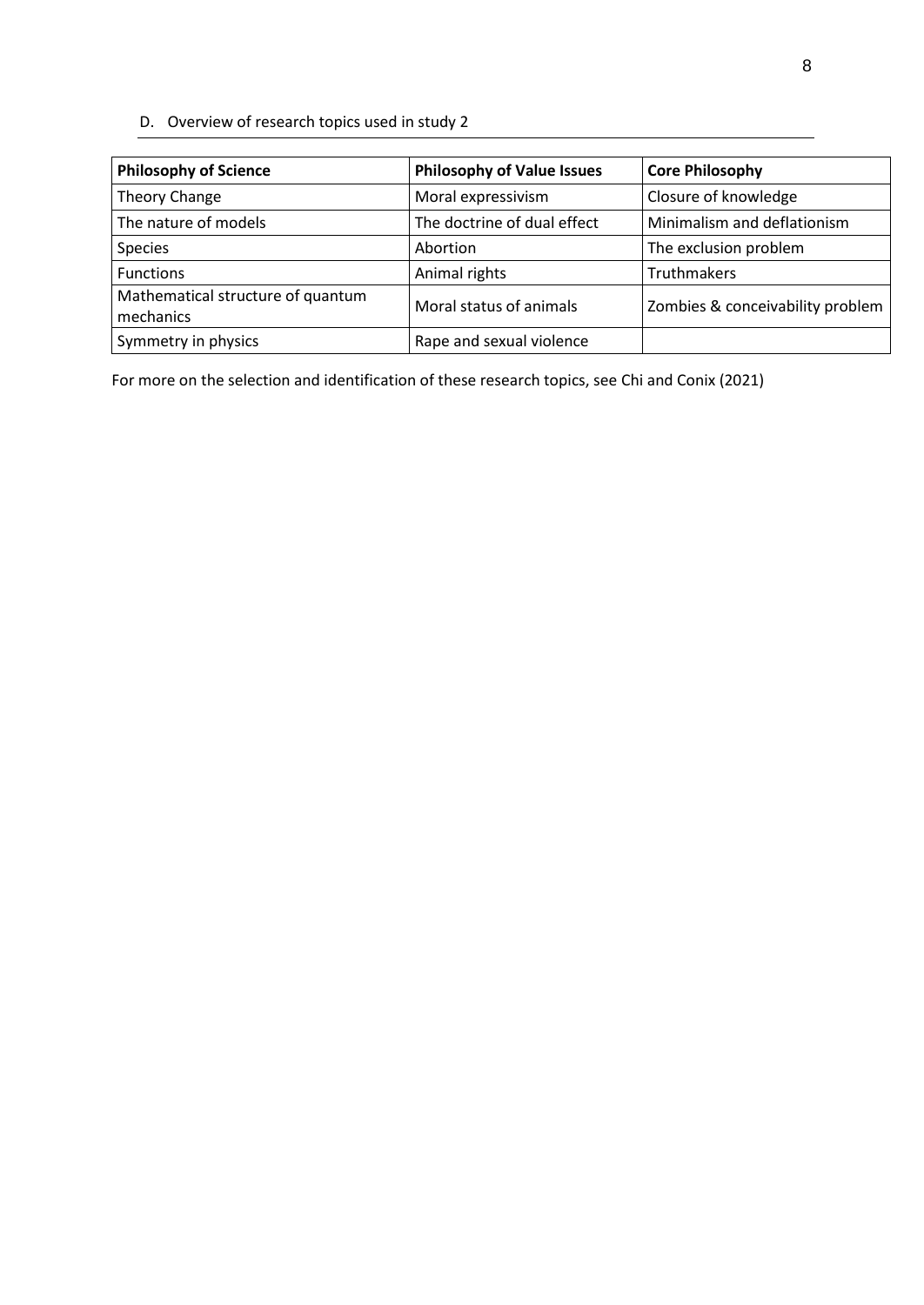# E. Description of the metrics measured in this study

| Category        | Metric                      | Source                                | Description                                                                  |
|-----------------|-----------------------------|---------------------------------------|------------------------------------------------------------------------------|
| <b>Mentions</b> | <b>Blog Mentions</b>        | Blog lists curated by<br>PlumX        | The number of blog posts written about<br>the artifact                       |
|                 | Comments                    | Reddit, Slideshare,<br>Vimeo, YouTube | The number of comments made about an<br>artifact                             |
|                 | <b>News Mentions</b>        | News source lists<br>curated by PlumX | The number of news articles written about<br>the artifact                    |
|                 | Q&A Site<br><b>Mentions</b> | <b>Stack Exchange</b>                 | The number of mentions found about an<br>artifact                            |
|                 | References                  | Wikipedia                             | The number of references found to the<br>artifact                            |
| Social<br>Media | Shares, Likes &<br>Comments | Facebook                              | The number of times a link was shared,<br>liked or commented on              |
|                 | <b>Tweets</b>               | Twitter via Gnip                      | The number of tweets and retweets that<br>mention the artifact               |
| Citations       | <b>Citation Indexes</b>     | Scopus                                | The number of articles that cite the artifact<br>according to Scopus         |
|                 | <b>Citation Indexes</b>     | CrossRef                              | The number of articles that cite the artifact<br>according to CrossRef       |
|                 | <b>Citation Indexes</b>     | <b>SSRN</b>                           | The number of SSRN works that cite the<br>artifact                           |
|                 | <b>Citation Indexes</b>     | <b>PubMed Central</b>                 | The number of PubMed Central articles<br>that cite the artifact              |
|                 | <b>Clinical Citations</b>   | <b>PubMed Clinical</b><br>Guidelines  | The number of Clinical Guidelines from<br>PubMed that reference the artifact |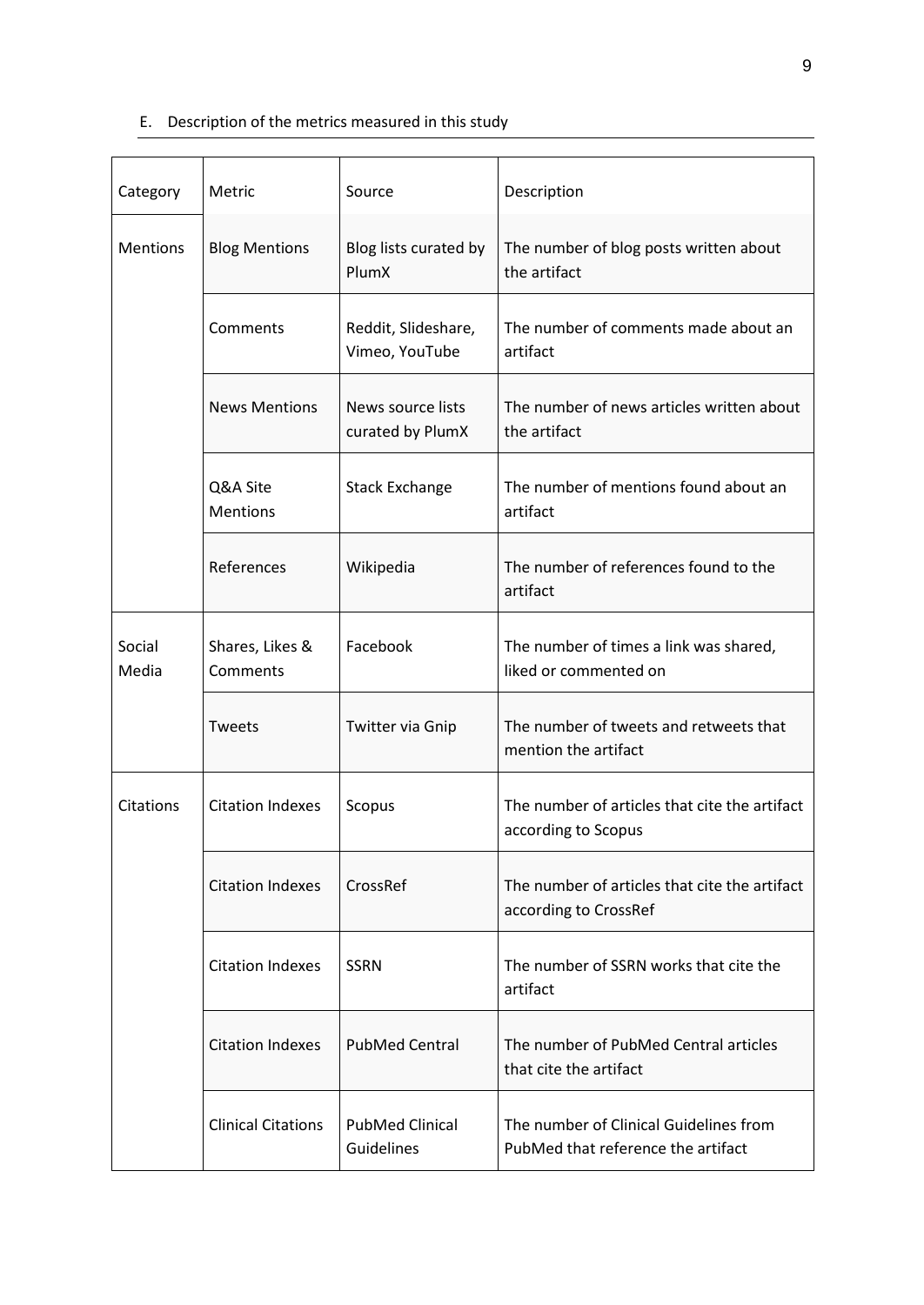| Patent Family | EPO, IPO, JPO, | The number of patent families that         |
|---------------|----------------|--------------------------------------------|
| Citations     | USPTO, WIPO    | reference the artifact according to the    |
|               |                | European Patent Office (EPO), World        |
|               |                | Intellectual Property Organization (WIPO), |
|               |                | Intellectual Property Office of the United |
|               |                | Kingdom (IPO), United States Patent and    |
|               |                | Trademark Office (USPTO) and Japan         |
|               |                | Patent Office (JPO)                        |
|               |                |                                            |

Source: Plum Analytics [\(https://plumanalytics.com/learn/about-metrics/\)](https://plumanalytics.com/learn/about-metrics/)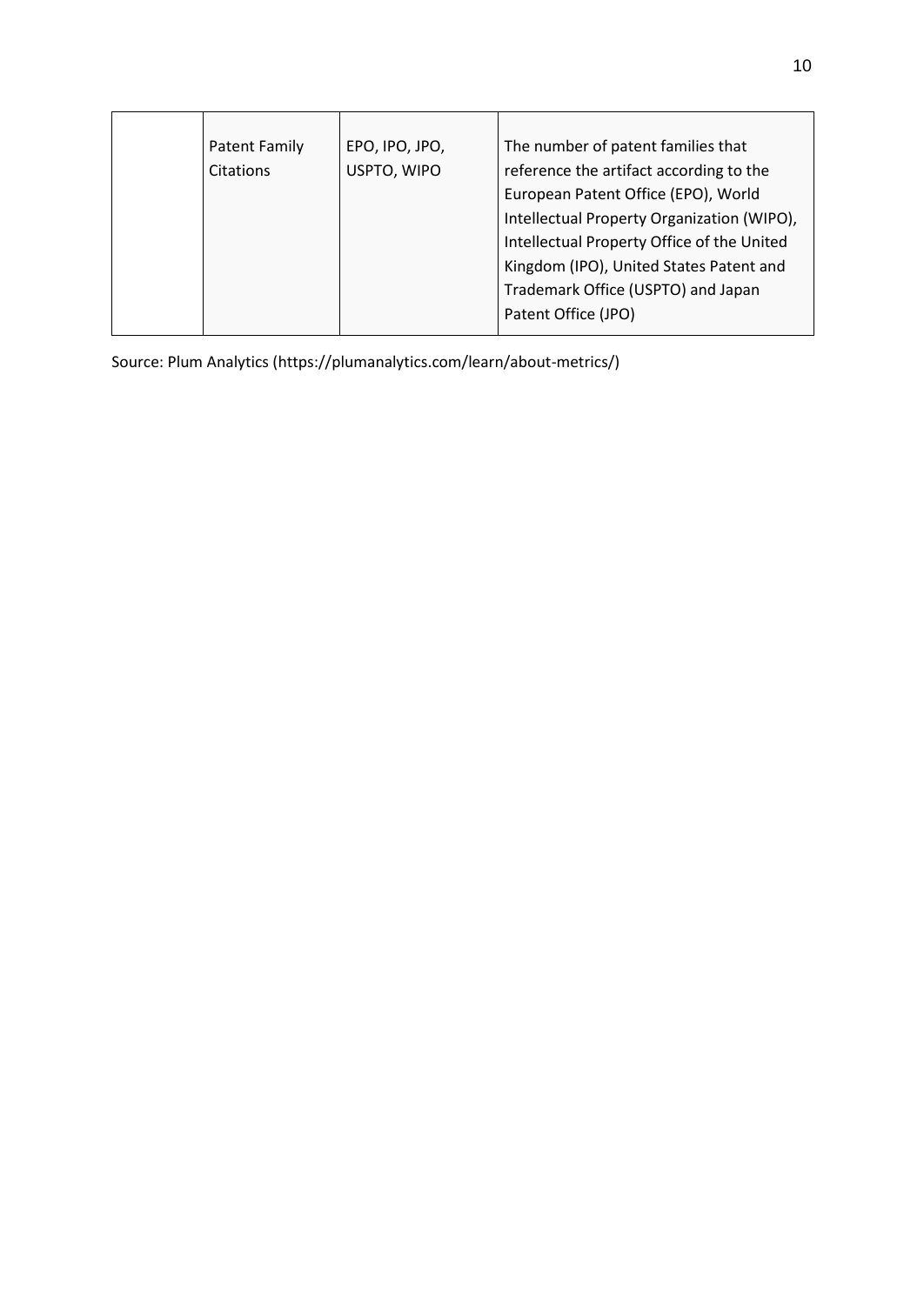| <b>Topic</b>                      |                                               | Mean_Menti<br>ons | Mean_Soc<br>ial Media | Mean_Menti<br>ons<br>(excluded<br>NaN) | Mean_S<br>oМ<br>(exclude<br>d NaN) |
|-----------------------------------|-----------------------------------------------|-------------------|-----------------------|----------------------------------------|------------------------------------|
| <b>Philosophy of Science</b>      |                                               | 0.28              | 2.51                  | 3.13                                   | 11.04                              |
| General                           | Theory change                                 | 0.23              | 2.11                  | 4.67                                   | 6.24                               |
| PoS                               | The nature of models                          | 0.05              | 2.57                  | 1.17                                   | 9.72                               |
| Applied                           | <b>Functions</b>                              | 0.07              | 2.36                  | 1.50                                   | 10.79                              |
| PoS                               | Matematical structure of quantum<br>mechanics | 0.15              | 0.96                  | 1.38                                   | 4.44                               |
|                                   | Species                                       | 0.71              | 3.02                  | 4.68                                   | 15.64                              |
|                                   | Symmetry in physics                           | 0.33              | 3.78                  | 3.69                                   | 19.46                              |
| <b>Philosophy of Value Issues</b> |                                               | 0.34              | 2.17                  | 4.23                                   | 10.26                              |
| General                           | Moral expressivism                            | 0.02              | 1.05                  | 1.33                                   | 9.23                               |
| PoVI                              | The doctrine of dual effect                   | 0.03              | 0.86                  | 1.00                                   | 4.81                               |
| Applied                           | Abortion                                      | 0.12              | 1.27                  | 1.53                                   | 5.37                               |
| PoVI                              | Animal rights                                 | 1.41              | 2.70                  | 7.03                                   | 13.52                              |
|                                   | Moral status of animals                       | 0.16              | 4.70                  | 3.33                                   | 13.05                              |
|                                   | Rape and sexual violence                      | 0.13              | 5.86                  | 1.43                                   | 17.81                              |
|                                   | <b>Core Philosophy</b>                        | 0.01              | 0.87                  | 1.00                                   | 8.70                               |

F. The average values of aggregated Mention and Social media metrics of 17 topics in the three kinds of philosophy (2000-2017)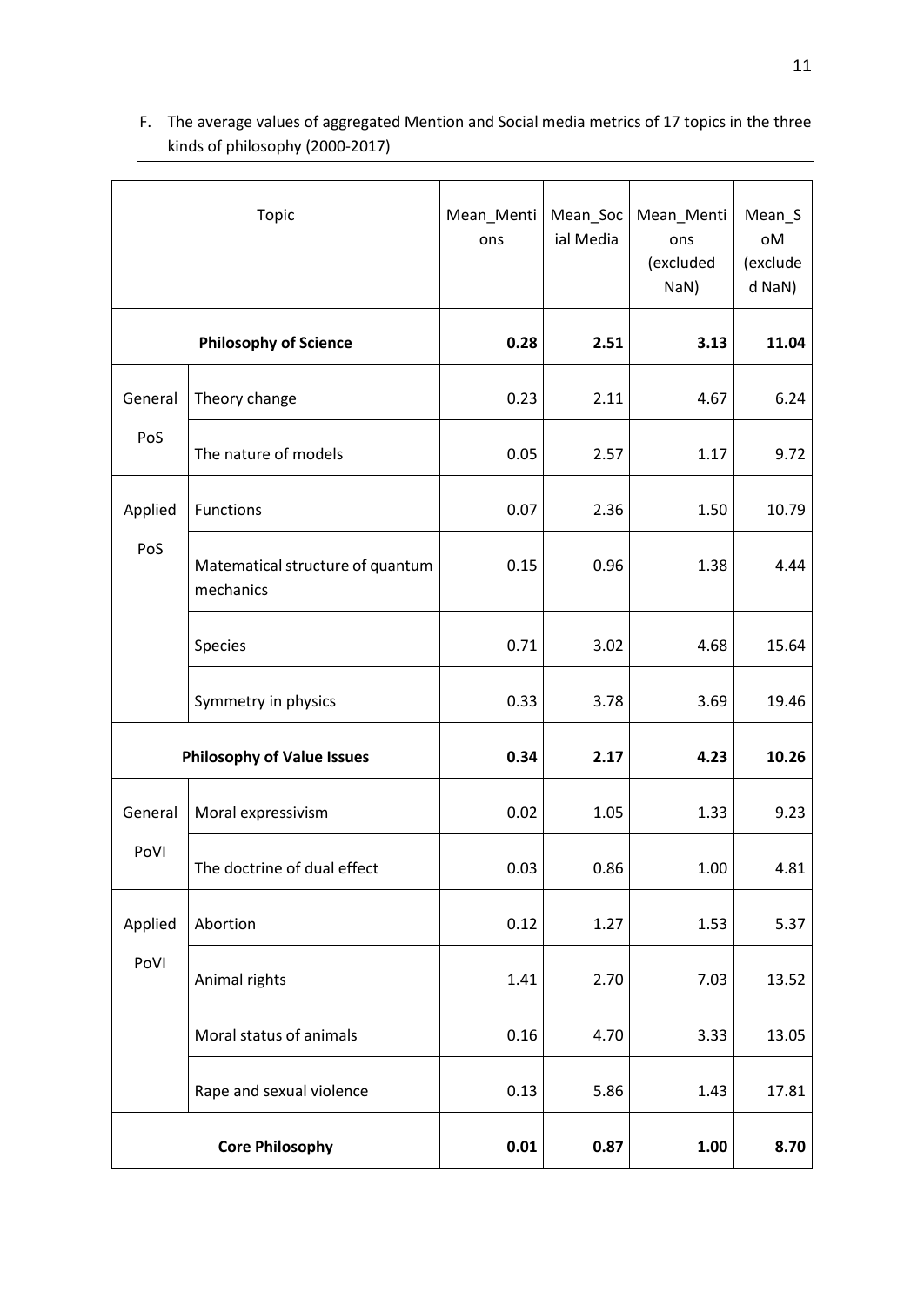| Closure of knowledge                             | 0.00 | 0.85 | $\overline{\phantom{a}}$ | 9.00  |
|--------------------------------------------------|------|------|--------------------------|-------|
| Minimalism<br>deflationism<br>and<br>about truth | 0.01 | 0.54 | 1.00                     | 10.25 |
| The exclusion problem                            | 0.01 | 0.73 | 1.00                     | 10.67 |
| Truthmakers                                      | 0.00 | 1.19 | 1.00                     | 10.04 |
| Zombies and the conceivability<br>argument       | 0.01 | 1.01 | 1.00                     | 4.47  |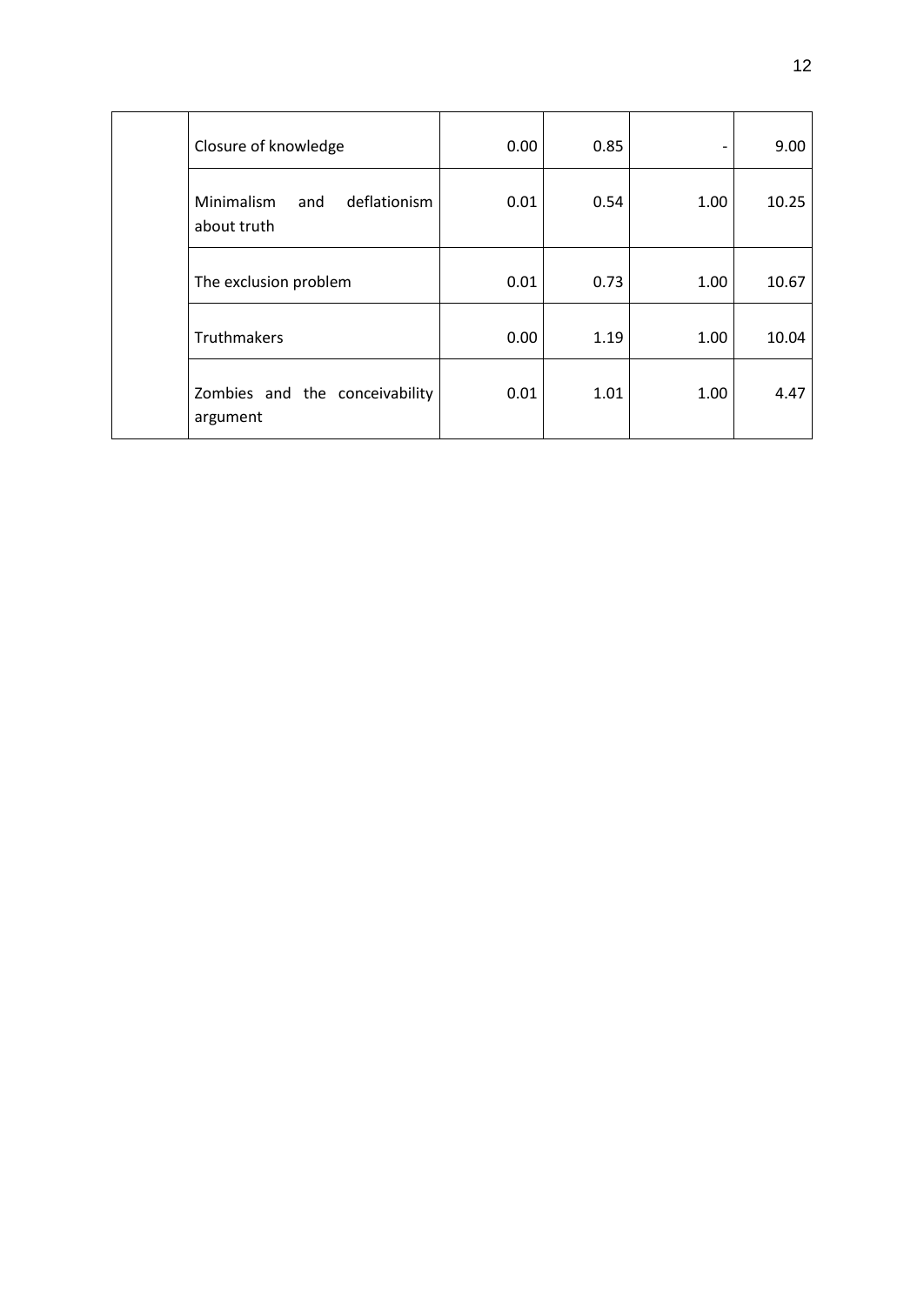| Journal                                      | Uptake       | Content      | Response | URL                                                                                    |
|----------------------------------------------|--------------|--------------|----------|----------------------------------------------------------------------------------------|
|                                              | isolation    | isolation    |          |                                                                                        |
| <b>Philosophical Studies</b>                 | $\mathbf{1}$ | 1            | yes      | https://www.springer.com/journal/11098                                                 |
| Philosophical Review                         | $\mathbf 1$  | $\mathbf{1}$ | yes      | https://read.dukeupress.edu/the-philosophical-review/pages/About                       |
| Journal of Philosophy                        | $\mathbf{1}$ | $\mathbf{1}$ | yes      | http://www.journalofphilosophy.org/generalinfo.html                                    |
| Philosophy and Phenomenological Research     | $\mathbf{1}$ | $\mathbf{1}$ | yes      | https://onlinelibrary.wiley.com/page/journal/19331592/homepage/productinformation.html |
| Philosophers imprint                         | $\pmb{0}$    | $\mathbf{1}$ | yes      | https://www.philosophersimprint.org/about.html                                         |
| Philosophy of science                        | $\mathbf{1}$ | $\mathbf{1}$ | no       | https://journal.philsci.org/                                                           |
| Synthese                                     | $\mathbf{1}$ | $\mathbf{1}$ | yes      | https://www.springer.com/journal/11229                                                 |
| Canadian Journal of Philosophy               | $\mathbf{1}$ | $\mathbf{1}$ | yes      | http://www.canadianjournalofphilosophy.com/                                            |
| Erkenntnis                                   | $\mathbf{1}$ | $\mathbf{1}$ | yes      | https://www.springer.com/journal/10670/aims-and-scope                                  |
| American Philosophical Quarterly             | $\mathbf{1}$ | $\mathbf{1}$ | yes      | https://www.press.uillinois.edu/journals/apq.html                                      |
| Pacific Philosophical Quarterly              | $\mathbf{1}$ | 1            | no       | https://onlinelibrary.wiley.com/page/journal/14680114/homepage/productinformation.html |
| Ergo                                         | $\mathbf 1$  | $\mathbf{1}$ | yes      | https://www.ergophiljournal.org/                                                       |
| European Journal of Philosophy               | $\mathbf{1}$ | $\mathbf{1}$ | no       | https://onlinelibrary.wiley.com/page/journal/14680378/homepage/productinformation.html |
| Biology & Philosophy                         | $\mathbf{1}$ | $\mathbf 0$  | yes      | https://www.springer.com/journal/10539                                                 |
| Journal of Philosophical logic               | $\mathbf 1$  | $\mathbf{1}$ | yes      | https://www.springer.com/journal/10992                                                 |
| Philosophy and public affairs                | $\mathbf{1}$ | $\Omega$     | yes      | https://onlinelibrary.wiley.com/page/journal/10884963/homepage/productinformation.html |
| The Journal of Political Philosophy          | $\mathbf{1}$ | $\mathbf{1}$ | yes      | https://onlinelibrary.wiley.com/page/journal/14679760/homepage/productinformation.html |
| Utilitas                                     | $\mathbf{1}$ | $\mathbf{1}$ | yes      | https://www.cambridge.org/core/journals/utilitas                                       |
| The Journal of Ethics and Social Philosophy  | $\mathbf{1}$ | $\mathbf{1}$ | yes      | https://www.jesp.org/index.php/jesp                                                    |
| <b>Ethical Theory and Moral Practice</b>     | $\mathbf{1}$ | $\mathbf 0$  | yes      | https://www.springer.com/journal/10677                                                 |
| Mind                                         | $\mathbf{1}$ | $\mathbf{1}$ | yes      | https://academic.oup.com/mind                                                          |
| <b>Nous</b>                                  | $\mathbf{1}$ | $\mathbf{1}$ | yes      | https://onlinelibrary.wiley.com/journal/14680068                                       |
| Ethics                                       | $\mathbf{1}$ | $\mathbf{1}$ | yes      | https://www.journals.uchicago.edu/journals/et/about                                    |
| <b>BJPS</b>                                  | $\mathbf{1}$ | $\mathbf{1}$ | no       | https://academic.oup.com/bjps/pages/About                                              |
| Australasian Journal of Philosophy           | $\mathbf{1}$ | $\mathbf{1}$ | yes      | https://aap.org.au/AJP                                                                 |
| <b>Philosophical Quarterly</b>               | $\mathbf{1}$ | $\mathbf{1}$ | no       | https://academic.oup.com/pq/pages/About                                                |
| Analysis                                     | $\mathbf{1}$ | $\mathbf{1}$ | yes      | https://academic.oup.com/analysis/pages/About                                          |
| Studies in history and philosophy of science | $\mathbf{1}$ | $\mathbf{1}$ | no       | https://www.journals.elsevier.com/studies-in-history-and-philosophy-of-science         |
| Journal of Moral Philosophy                  | 0            | $\mathbf{1}$ | no       | https://brill.com/view/iournals/imp/imp-overview.xml                                   |
| Oxford Studies in Metaethics                 | $\mathbf{1}$ | 1            | yes      | https://global.oup.com/academic/content/series/o/oxford-studies-in-metaethics-         |
|                                              |              |              |          | osmet/?cc=be⟨=en                                                                       |

# G. List of journals for which reviewer instructions, aims and scope were surveyed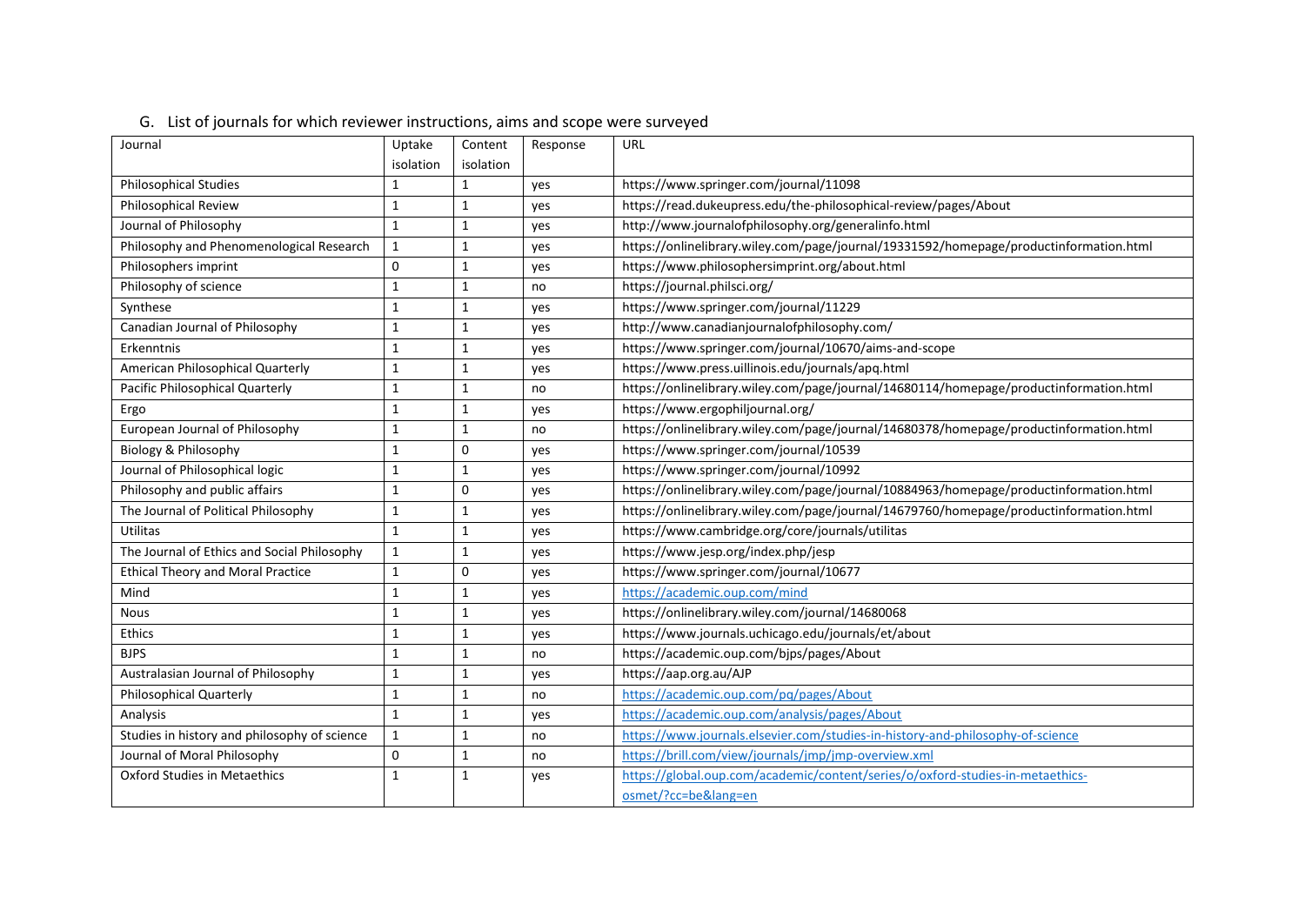| Oxford Studies in Normative Ethics            | $\mathbf{1}$ | $\mathbf{1}$ | no  | https://global.oup.com/academic/content/series/o/oxford-studies-in-normative-ethics-              |  |
|-----------------------------------------------|--------------|--------------|-----|---------------------------------------------------------------------------------------------------|--|
|                                               |              |              |     | osne/?cc=be⟨=en&                                                                                  |  |
| Oxford studies in Political Philosophy        | $\mathbf{1}$ | $\mathbf{1}$ | no  | https://global.oup.com/academic/content/series/o/oxford-political-philosophy-                     |  |
|                                               |              |              |     | oxfpp/?cc=be⟨=en&                                                                                 |  |
| The monist                                    | $\mathbf{1}$ | $\mathbf{1}$ | no  | https://academic.oup.com/monist                                                                   |  |
| The review of symbolic logic                  | $\mathbf{1}$ | $\mathbf{1}$ | no  | https://www.cambridge.org/core/journals/review-of-symbolic-logic/information/instructions-        |  |
|                                               |              |              |     | contributors                                                                                      |  |
| Studies part C                                | $\mathbf{1}$ | $\mathbf{1}$ | yes | https://www.journals.elsevier.com/studies-in-history-and-philosophy-of-science-part-c-studies-in- |  |
|                                               |              |              |     | history-and-philosophy-of-biological-and-biomedical-sciences                                      |  |
| Journal of consciousness studies              | $\mathbf 0$  | $\mathbf{1}$ | yes | https://www.imprint.co.uk/product/jcs/                                                            |  |
| Journal of applied philosophy                 | $\mathbf{1}$ | $\mathbf 0$  | yes | https://onlinelibrary.wiley.com/journal/14685930                                                  |  |
| Mind & Language                               | $\mathbf{1}$ | 1            | yes | https://onlinelibrary.wiley.com/page/journal/14680017/homepage/productinformation.html            |  |
| Phenomenology and the cognitive sciences      | $\mathbf{1}$ | $\mathbf{1}$ | yes | https://www.springer.com/journal/11097                                                            |  |
| Review of Philosophy and Psychology           | $\mathbf{1}$ | $\mathbf{1}$ | yes | https://www.springer.com/journal/13164/aims-and-scope                                             |  |
| <b>Linguistics and Philosophy</b>             | $\mathbf{1}$ | $\mathbf{1}$ | yes | https://www.springer.com/journal/10988/aims-and-scope                                             |  |
| Topoi                                         | $\mathbf{1}$ | $\mathbf{1}$ | yes | https://www.springer.com/journal/11245                                                            |  |
| <b>Philosophical Psychology</b>               | $\mathbf{1}$ | $\mathbf{1}$ | no  | https://www.tandfonline.com/action/journalInformation?show=editorialBoard&journalCode=cph         |  |
|                                               |              |              |     | p20                                                                                               |  |
| <b>HPLS</b>                                   | $\mathbf{1}$ | $\mathbf{1}$ | yes | https://www.springer.com/journal/40656/editors                                                    |  |
| Ratio                                         | $\mathbf{1}$ | $\mathbf{1}$ | no  | https://onlinelibrary.wiley.com/page/journal/14679329/homepage/productinformation.html            |  |
| The review of metaphysics                     | $\mathbf{1}$ | 1            | yes | https://reviewofmetaphysics.org/                                                                  |  |
| Thought                                       | $\mathbf{1}$ | $\mathbf{1}$ | yes | https://onlinelibrary.wiley.com/page/journal/21612234/homepage/productinformation.html            |  |
| Economics & Philosophy                        | $\mathbf{1}$ | $\mathbf{1}$ | yes | https://www.cambridge.org/core/journals/economics-and-philosophy/information                      |  |
| Inquiry                                       | $\mathbf{1}$ | $\mathbf{1}$ | yes | https://www.tandfonline.com/toc/sing20/current                                                    |  |
| Social Philosophy and Policy                  | $\mathbf{1}$ | $\Omega$     | no  | https://www.cambridge.org/core/journals/social-philosophy-and-policy/information/editorial-       |  |
|                                               |              |              |     | board                                                                                             |  |
| Oxford Studies in Ancient Philosophy          | $\mathbf{1}$ | $\mathbf{1}$ | no  | https://global.oup.com/academic/content/series/o/oxford-studies-in-ancient-philosophy-            |  |
|                                               |              |              |     | osap/?cc=be⟨=en&                                                                                  |  |
| Metaphilosophy                                | $\mathbf{1}$ | $\mathbf{1}$ | no  | https://onlinelibrary.wiley.com/journal/14679973                                                  |  |
| Journal of the history of philosophy          | $\mathbf{1}$ | $\mathbf{1}$ | yes | https://www.press.jhu.edu/journals/journal-history-philosophy/editorial-board                     |  |
| British journal for the history of philosophy | $\mathbf 1$  | $\mathbf{1}$ | no  | https://www.tandfonline.com/action/journalInformation?show=aimsScope&journalCode=rbjh20           |  |
| The journal of ethics                         | $\mathbf{1}$ | $\mathbf{1}$ | yes | https://www.springer.com/journal/10892/aims-and-scope                                             |  |
| European journal for philosophy of science    | $\mathbf 0$  | $\mathbf 0$  | yes | https://www.springer.com/journal/13194                                                            |  |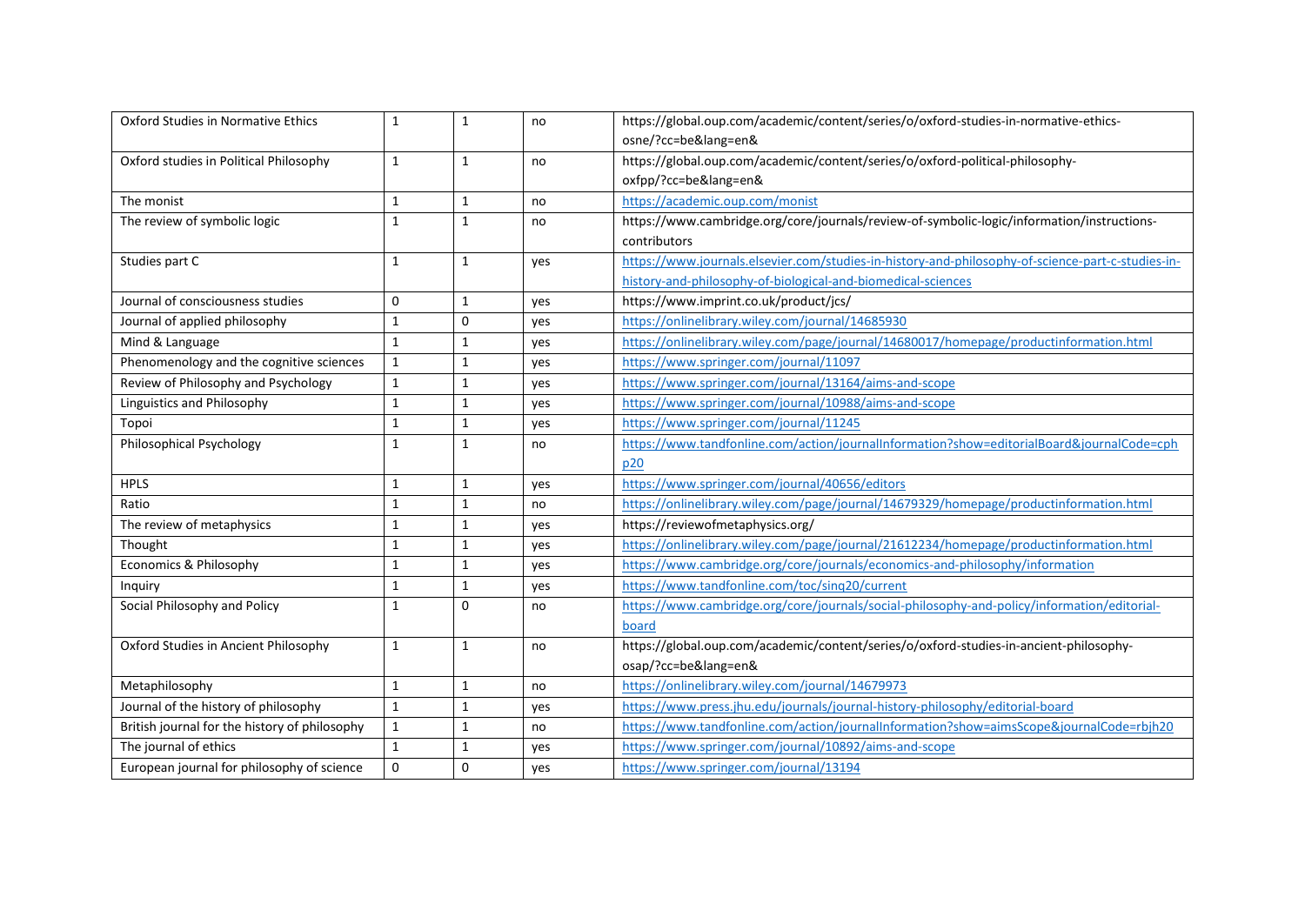# H. List of important awards in philosophy with their value and description.

| Award name                                    | Value (\$) | Relevant quote                                                                                                                                                                                                             | <b>Explicit link</b><br>to public<br>relevance? | link                                                                |
|-----------------------------------------------|------------|----------------------------------------------------------------------------------------------------------------------------------------------------------------------------------------------------------------------------|-------------------------------------------------|---------------------------------------------------------------------|
| Berggruen Prize for<br>Philosophy and Culture | 1,000,000  | An annual \$1 million award<br>for major achievements in<br>advancing ideas that shape<br>the world.                                                                                                                       | yes                                             | www.berggruen.org/prize/                                            |
| Kyoto Prize in Thought<br>and Ethics          | 962,728    | "A human being has no<br>higher calling than to strive<br>for the greater good of<br>humanity and the world." -<br>The Kyoto Prize honors<br>individuals based on this<br>philosophy.                                      | yes                                             | www.kyotoprize.org/en/award<br>-field/thought-and-ethics-en/        |
| Fernando Gil<br><b>International Prize</b>    | 88,925     | The Prize intends to award a<br>work of particular<br>excellence in the domain of<br>the Philosophy of Science,<br>whether regarding general<br>epistemological problems or<br>particular scientific areas.                | no                                              | www.fernando-<br>gil.org.pt/en/award/                               |
| <b>Meister Eckhart Prize</b>                  | 50,000     | It honors personalities who<br>address existential<br>questions of personal, social<br>and intercultural identity in<br>their work and who enliven<br>a broad public and<br>international discourse<br>through their work. | yes                                             | www.meister-eckhart-<br>preis.de/                                   |
| <b>Rolf Schock Prize</b>                      | 46,392     | A prize for work in logic and<br>philosophy.                                                                                                                                                                               | no                                              | www.kva.se/en/priser/rolf-<br>schockprisen                          |
| <b>Rescher Prize</b>                          | 30,000     | Rewarding and showcasing<br>the work of philosophers<br>who have addressed the<br>historical "big questions" of<br>the field in ways that<br>nevertheless command the<br>respect of specialists.                           | no                                              | www.pitt.edu/~rescher/Resch<br>er%20Prize.htm                       |
| Karl Jaspers Prize                            | 29,641     | a scientific work of<br>international standing that<br>is carried by a philosophical<br>spirit.                                                                                                                            | no                                              | www.heidelberg.de/hd,Lde/H<br>D/Rathaus/Karl Jaspers Preis.<br>html |
| <b>International Friedrich</b>                | 17,784     | [For] an essayistic, scientific                                                                                                                                                                                            | no                                              | www.nietzsche-                                                      |